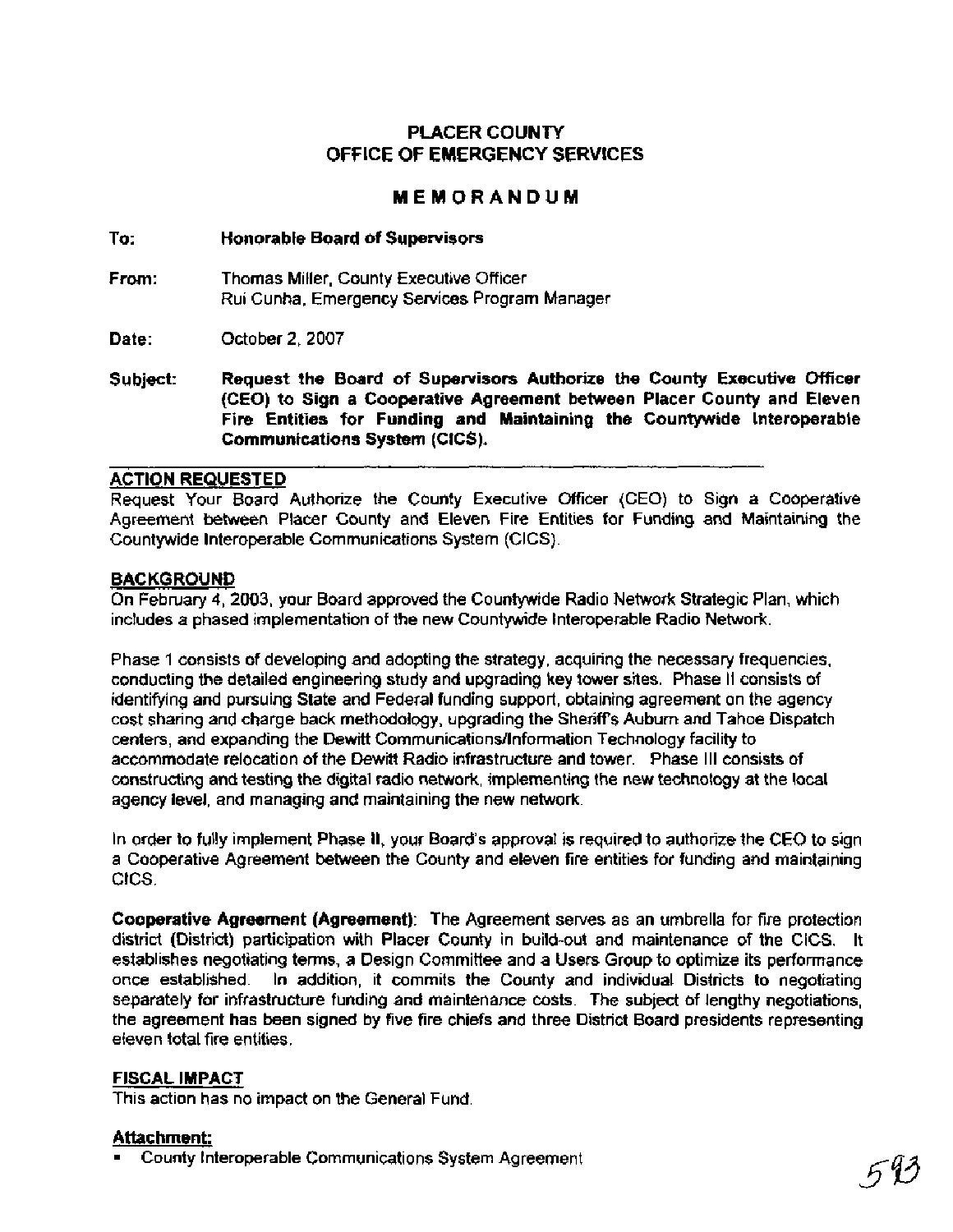#### **COUNTY INTEROPERABLE COMMUNICATIONS SYSTEM COOPERATIVE AGREEMENT BY AND BETWEEN PLACER COUNTY UNINCORPORATED FlRE PROTECTION DISTRICTS/DEPARTMENTS AND PLACER COUNTY**

This Agreement is made and entered into this day of , 2007 by and between PLACER COUNTY UNINCORPORATED FlRE PROTECTION DISTRICTSIDEPARTMENTS, herein after referred to as "DISTRICTS", and PLACER COUNTY, hereinafter referred to as "COUNTY".

**WHEREAS,** COUNTY and DISTRICTS are desirous of cooperating in the funding of a countywide interoperable communications system;

**WHEREAS,** COUNTY and DISTRICTS recognize the short-term advantages of entering into a cooperative agreement to seek grant funding for infrastructure costs associated with the countywide interoperable communications system;

**WHEREAS,** COUNTY and DISTRICTS recognize the significant long-term benefits of continuing to cooperate on communications matters related to fire service delivery in the Placer County unincorporated area;

**NOW, THEREFORE,** and in consideration of the mutual promises and agreements herein contained, IT IS AGREED by and between the parties hereto as follows:

#### 1.0 **SCOPE:**

COUNTY agrees to the following:

- a) To negotiate in good faith individual agency agreements to fund infrastructure and maintenance costs associated with the CICS, at a level not to exceed the level indicated in Attachment A and pursuant to meeting fire service operational requirements as determined by the Detailed Design Committee discussed below. Provided, however, that this agreement to negotiate in good faith does not mean that COUNTY is bound to enter into an agreement if it determines that it is in the best interest of the COUNTY not to do so.
- b) To establish a CICS Detailed Design Committee to establish policies and procedures, design talk groups, design tactical groups, validate and verify operational requirements in advance of full system implementation.
- c) To establish a CICS Users Group following full system implementation to provide feedback on system performance, recommend system enhancements, monitor system expansion as new users are added and monitor system funding.
- d) To manage infrastructure and maintenance funding by keeping separate funding categories and providing details at user's request.

DISTRICTS agree to the following:

- a) To negotiate individual agency agreements to fund infrastructure and maintenance costs associated with the CICS, at the level indicated in Attachment A and pursuant to meeting fire service operational requirements as determined by the Detailed Design Committee discussed below. Provided, however, that this agreement to negotiate in good faith does not mean that any individual agency is bound to enter into an agreement if it determines that it is in the best interest of that agency not to do so.
- b) To designate a representative(s) to the CICS Detailed Design Committee to establish policies and procedures, design talk groups, design tactical groups, validate and verify operational requirements in advance of full system implementation.
- c) To designate a representative(s) to the CICS Users Group following full system implementation to provide feedback on system performance, recommend system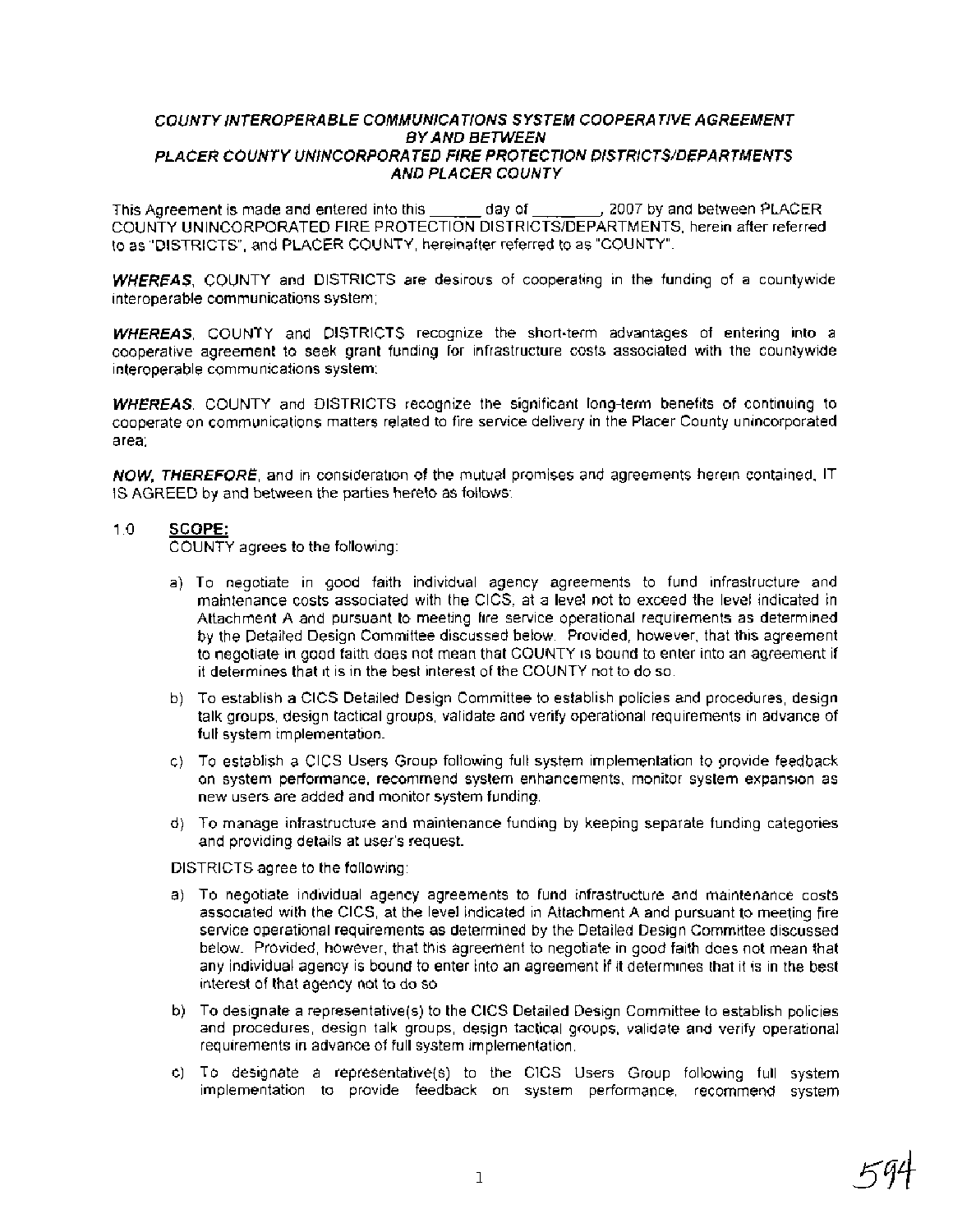### 2.0 **AMENDMENT OF SCOPE**

Said scope may be amended only upon receipt of written concurrence by both COUNTY and DISTRICTS.

#### 3.0 **DATE OF COMPLETION**

This agreement shall remain in effect until cancelled by either party.

#### **4.0 NON-ASSIGNABILITY**

This Agreement and the rights and duties herein shall not be assigned in whole or in part without the express written consent of COUNTY.

#### **5.0 CANCELLATION**

This Agreement may be canceled by COUNTY or DISTRICTS upon the giving of sixty (60) days advance written notice. Such notice shall be personally served or given by United States Mail.

#### **6.0 INSURANCE**

The DISTRICTS and COUNTY shall each carry insurance coverage as appropriate.

#### 7.0 **INDEMNITY**

COUNTY shall indemnify and hold DISTRICTS harmless from and defend DISTRICTS against any and all claims of liability for any injury, death, or damage when such injury, death or damage is caused in part or in whole by the act, neglect, fault or omission by COUNTY, its agents, contractors, employees or invitees including all costs, attorney's fees, expenses and liabilities incurred in the defense of any such claim or any action or proceeding brought thereon.

DISTRICTS shall indemnify and hold COUNTY harmless from and defend County against any and all claims of liability for any injury, death, or damage when such injury, death or damage is caused in part or in whole by the act, neglect, fault or omission by DISTRICTS, its agents, contractors, employees or invitees including all costs, attorney's fees, expenses and liabilities incurred in the defense of any such claim or any action or proceeding brought thereon.

# 8.0 **CONTRACTOR NOT AGENT**

Except as County may specify in writing, DISTRICTS shall have no authority, express or implied, to act on behalf of COUNTY in any capacity whatsoever as an agent. DISTRICTS shall have no authority, express or implied pursuant to this Agreement to Bind COUNTY to any obligation whatsoever.

**IN WITNESS WHEREOF,** the parties hereto have executed this Agreement the day, month and year first above written.

**Signature** 

Thomas M. Miller, County Executive Officer

Approved **as** to form: .-

 $\cdot$   $\sim$   $\epsilon$ <sub>2</sub> **County Counsel**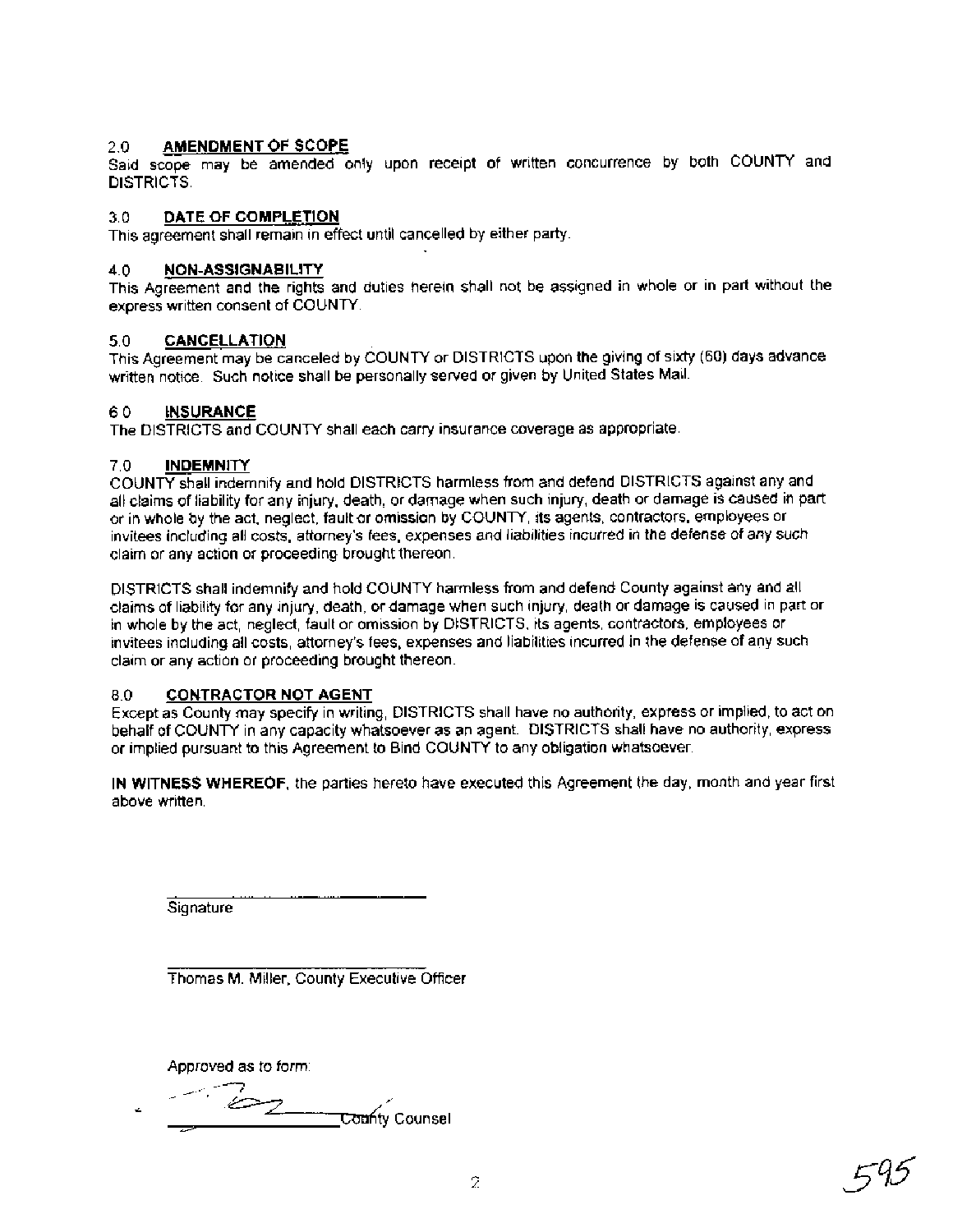$\cancel{4}$ 

Signature

Dry Creek Fire  $7 - 6 - 0.7$ 

Signature

Foresthill Fire Protection District  $\sigma/\sigma$ 7

Signature

# Newcastle Fire Protection District

Signature

Placer County Fire Signature

Plaser Hills Fire Protection District

Signature

**Squaw Valley Public Services District** 

Signature

**Dutch Flat Fire** 

Signature с7

Loomis Fire Protection District

Signatu

North Tahoe Fire Protection District

 $/$ o $/$ o $\tau$ 

Signature

Penryn Fire Protection District

Signature

South Placer Fire Protection District

÷,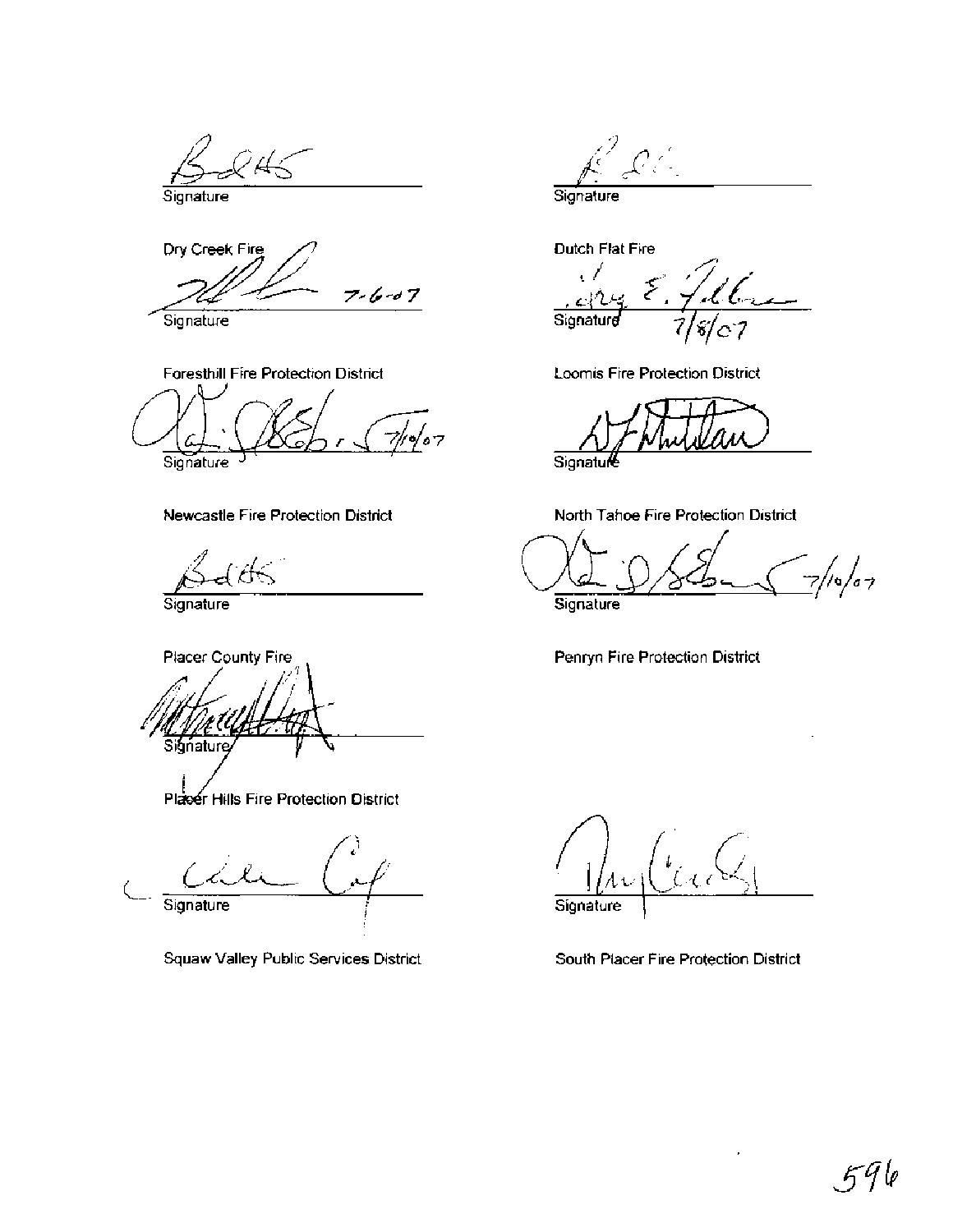# **ATTACHMENT A**

### **COUNTY INTEROPERABLE COMMUNICATIONS SYSTEM COOPERATIVE AGREEMENT BY AND BETWEEN PLACER COUNTY UNINCORPORATED FIRE PROTECTION DISTRICTS/DEPARTMENTS AND PLACER COUNTY**

| Department/Agency            | Zone               | Agency's Share of    | Agency's Share of     |
|------------------------------|--------------------|----------------------|-----------------------|
|                              |                    | Implementation Costs | Maintenance Costs Per |
|                              |                    | Per Zone             | Zone                  |
| Dry Creek                    | <b>West Basin</b>  | \$171,971            | \$13,930              |
| <b>Dutch Flat</b>            | 1-80 Corridor      | \$154,333            | \$16,100              |
| <b>Placer County</b>         | <b>West Basin</b>  | \$2,159,573          | \$174,930             |
| <b>TOTAL - County/CSA</b>    |                    |                      |                       |
| <b>Fire Districts</b>        |                    | \$2,485,877          | \$204,960             |
| Foresthill                   | I-80 Corridor      | \$154,333            | \$16,100              |
| Loomis                       | West Basin         | \$171,971            | \$13,930              |
| <b>Newcastle</b>             | West Basin         | \$171,971            | \$13,930              |
| North Tahoe                  | Tahoe Basin        | \$194,647            | \$18,200              |
| Penryn                       | West Basin         | \$171.971            | \$13,930              |
| <b>Placer Hills</b>          | 1-80 Corridor      | \$154,333            | \$16,100              |
| South Placer                 | <b>West Basin</b>  | \$171,971            | \$13,930              |
| <b>Squaw Valley</b>          | <b>Tahoe Basin</b> | \$194,647            | \$18,200              |
| <b>TOTAL - Independent</b>   |                    |                      |                       |
| <b>Fire Departments/Fire</b> |                    |                      |                       |
| <b>Protection Districts</b>  |                    | \$1,385,843          | \$124,320             |

 $\sim 10^7$